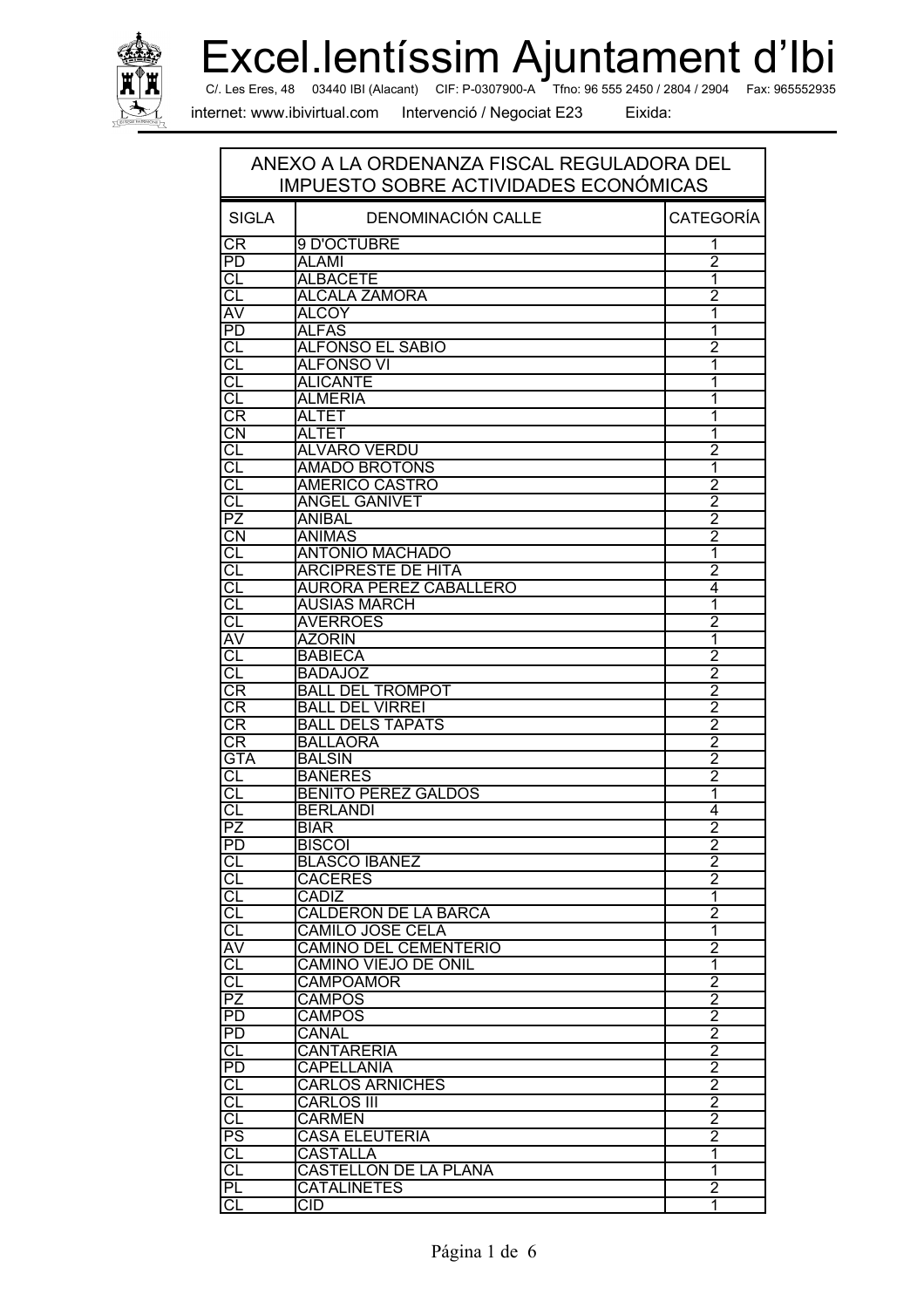

Excel.lentíssim Ajuntament d'Ibi Fax: 965552935

Tfno: 96 555 2450 / 2804 / 2904 C/. Les Eres, 48 03440 IBI (Alacant) CIF: P-0307900-A

internet: www.ibivirtual.com

Intervenció / Negociat E23

| $C\Box$                  | CIUDAD REAL (POLIG. CASA PAU)   | 1              |
|--------------------------|---------------------------------|----------------|
| $\overline{\text{CL}}$   | <b>CLAUDIO SANCHEZ ALBORNOZ</b> | $\overline{2}$ |
| $\overline{\text{CL}}$   | <b>CLAVEL</b>                   | 1              |
| $\overline{\text{CL}}$   | <b>COMUNEROS DE CASTILLA</b>    | $\overline{2}$ |
| CL                       | <b>COMUNIDAD VALENCIANA</b>     | 1              |
| СL                       | <b>CONCEPCION</b>               | $\overline{2}$ |
| <b>GTA</b>               | <b>CONDE AMADOR FERRANDO</b>    | $\overline{2}$ |
| CR                       | <b>CONILL</b>                   | $\overline{2}$ |
| CR                       | <b>CONSTITUCIO</b>              | 1              |
| ΡL                       | <b>CONSTITUCIO</b>              | 1              |
|                          |                                 |                |
| CL                       | <b>CORDOBA (POLIG. ALFAS I)</b> | 1              |
| $\overline{PZ}$          | <b>CORTES</b>                   | $\overline{2}$ |
| CL                       | <b>CORTES DE CADIZ</b>          | $\overline{2}$ |
| <b>AVG</b>               | <b>COSTERA DE SAMPER</b>        | $\overline{4}$ |
| $\overline{c}$           | <b>CUATRO ESQUINAS</b>          | $\overline{2}$ |
| $\overline{\text{CL}}$   | <b>CUENCA</b>                   | 1              |
| PG                       | <b>D'SCALS</b>                  | $\overline{2}$ |
| CR                       | <b>DANSES</b>                   | $\overline{2}$ |
| $\overline{\mathsf{PD}}$ | <b>DEROCA</b>                   | $\overline{2}$ |
| <b>PQUE</b>              | <b>DERRAMADOR</b>               | $\overline{2}$ |
| PD                       | <b>DEVESA</b>                   | $\overline{2}$ |
| $\overline{PD}$          | <b>DISEMINADOS</b>              | 1              |
| $\overline{\text{CL}}$   | <b>DOCTOR FERRAN</b>            | 1              |
|                          |                                 |                |
| $\overline{c}$           | <b>DOCTOR FLEMING</b>           | 1              |
| CL                       | <b>DOCTOR JIMENEZ DIAZ</b>      | 1              |
| $\overline{\text{CL}}$   | <b>DOCTOR MARAÑON</b>           | 1              |
| CL                       | <b>DOCTOR OCHOA</b>             | 1              |
| CL                       | <b>DOCTOR WAKSMAN</b>           | 1              |
| CR                       | <b>DOLCAINERS</b>               | 2              |
| <b>PARC</b>              | <b>DOL¢URA</b>                  | $\overline{2}$ |
| <b>CL</b>                | <b>DON AMANCIO CASAREJOS</b>    | $\overline{2}$ |
| $\overline{\text{CL}}$   | <b>DON JESUS NOVELLA</b>        | $\overline{2}$ |
| CL                       | DON PELAYO                      | 1              |
| $\overline{PD}$          | <b>DONCELLA</b>                 | $\overline{2}$ |
| $\overline{PD}$          | <b>DONCELLA COCA</b>            | 1              |
| CL                       | <b>DONOSO CORTES</b>            | $\overline{2}$ |
|                          | <b>DOS DE MAYO</b>              |                |
| CL                       |                                 | 1              |
| PZ                       | DOÑA GUADALUPE GALLUD I SERVENT | $\overline{2}$ |
| CL                       | <b>DOÑA HILARIA LEON</b>        | 2              |
| $\overline{\mathsf{PS}}$ | DOÑA JIMENA                     | $\overline{2}$ |
| CL                       | <b>DULZURA</b>                  | 2              |
| $\overline{PZ}$          | <b>EINSTEIN</b>                 | 1              |
| <b>CL</b>                | <b>EMILIO CASTELAR</b>          | $\overline{2}$ |
| $\overline{c}$           | <b>EMPECINADO</b>               | $\overline{2}$ |
| $\overline{\text{CR}}$   | <b>EMPEDRAT</b>                 | $\overline{2}$ |
| CR                       | <b>ENFARINATS</b>               | $\overline{2}$ |
| CL                       | <b>ENRIC VALOR</b>              | $\overline{2}$ |
| CR                       | <b>ERES</b>                     | 1              |
| CR                       | <b>ESCOLETA</b>                 | $\overline{2}$ |
| PL                       | <b>ESGLESIA</b>                 | $\overline{2}$ |
| <b>GTA</b>               | <b>ESPAÑA</b>                   | $\overline{1}$ |
|                          |                                 |                |
| CL                       | <b>ESPRONCEDA</b>               | $\overline{2}$ |
| AV                       | <b>EUROPA</b>                   | $\overline{2}$ |
| CL                       | <b>EUSEBIO SEMPERE</b>          | $\overline{1}$ |
| CL                       | <b>FEDERICO GARCIA LORCA</b>    | $\overline{2}$ |
| CL                       | <b>FELIPE II</b>                | 1              |
| CL                       | <b>FELIPE IV</b>                | 2              |
| <b>GTA</b>               | FELIX RODRIGUEZ DE LA FUENTE    | $\overline{2}$ |
| CL                       | <b>FERNANDO DE ROJAS</b>        | $\overline{2}$ |
| $\overline{PD}$          | <b>FERNOVA</b>                  | $\overline{2}$ |
| <b>GTA</b>               | <b>FOFO</b>                     | $\overline{2}$ |
| PL                       | <b>FOIA</b>                     | $\overline{2}$ |
|                          |                                 |                |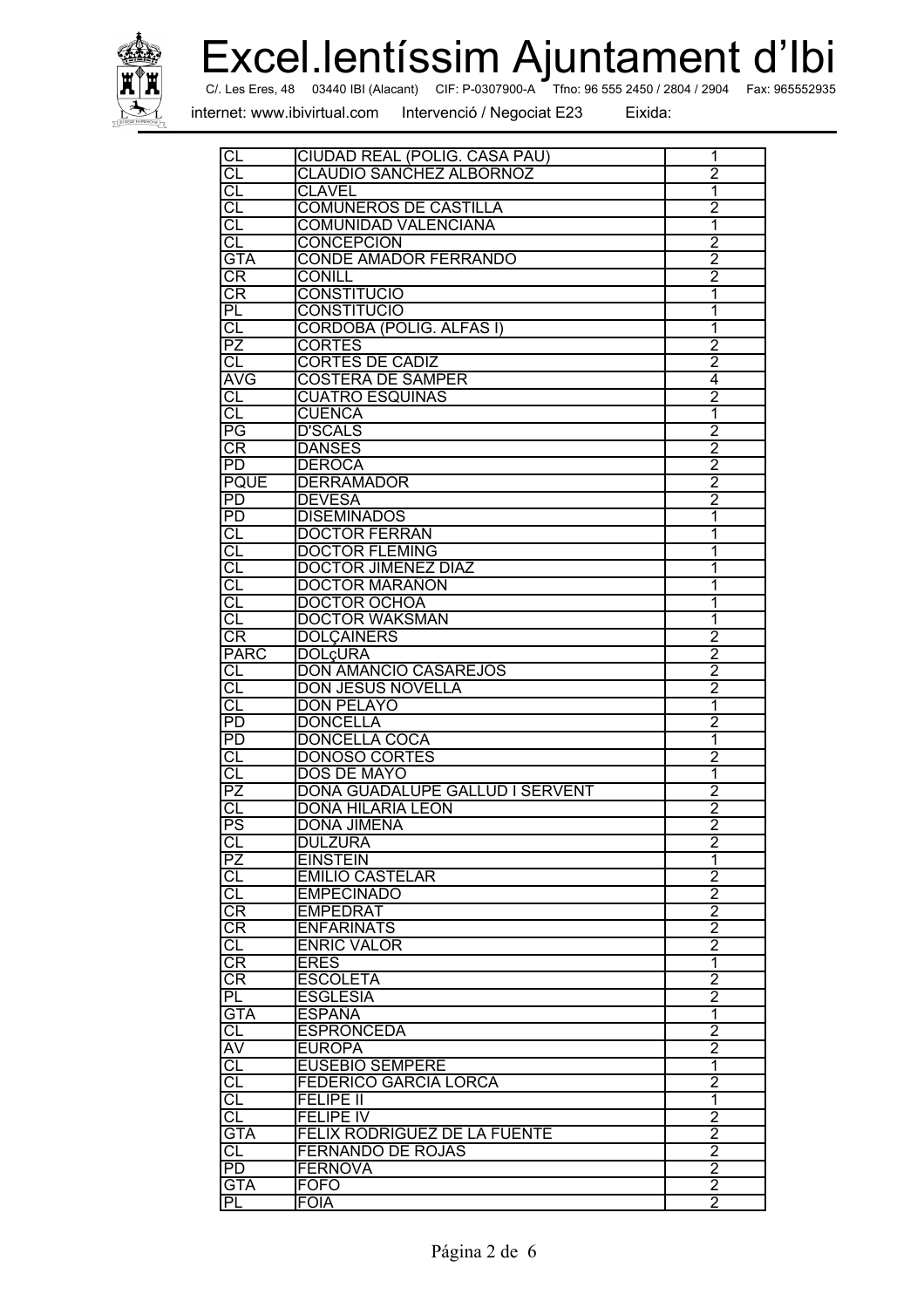

Excel.lentíssim Ajuntament d'Ibi Fax: 965552935

C/. Les Eres, 48 03440 IBI (Alacant) CIF: P-0307900-A Tfno: 96 555 2450 / 2804 / 2904 Fax

#.../\* /012\* - -

| $\overline{PD}$          | <b>FOIETES</b>                   | 2                       |
|--------------------------|----------------------------------|-------------------------|
| PD                       | <b>FOIETES BLANQUES</b>          | $\overline{2}$          |
| <b>CL</b>                | <b>FRANCISCO BALAGUER</b>        | $\overline{2}$          |
| <b>PZ</b>                | <b>FRANCISCO FAU</b>             | $\overline{2}$          |
|                          |                                  |                         |
| CL                       | <b>FRAY CAMILO DE IBI</b>        | $\overline{2}$          |
| CL                       | <b>FRAY GREGORIO</b>             | $\overline{2}$          |
| C                        | <b>FRAY LUIS DE LEON</b>         | $\overline{1}$          |
| CL                       | <b>FRAY MIGUEL OLTRA</b>         | $\overline{2}$          |
| CL                       | <b>FROILAN CARVAJAL</b>          | $\overline{2}$          |
| CI                       | <b>GABRIEL MIRO</b>              | 1                       |
| CL                       |                                  | 3                       |
|                          | <b>GAUDI</b>                     |                         |
| PL                       | <b>GELADORS</b>                  | 1                       |
| G                        | <b>GENERAL ESPARTERO</b>         | $\frac{2}{2}$           |
| CL                       | <b>GERMANIAS</b>                 |                         |
| СL                       | <b>GINER DE LOS RIOS</b>         | $\overline{2}$          |
| <b>PARC</b>              | <b>GIRAVELA</b>                  | $\overline{2}$          |
| CL                       | <b>GONGORA</b>                   | 1                       |
|                          |                                  |                         |
| CL                       | <b>GOYA</b>                      | $\overline{2}$          |
| F                        | <b>GRAN CAPITAN</b>              | 2                       |
| <b>CL</b>                | <b>GRANADA (POLIG. CASA PAU)</b> | 1                       |
| CL                       | <b>GUSTAVO ADOLFO BECQUER</b>    | $\overline{2}$          |
| AV                       | <b>HERMANOS GRIMM</b>            | $\overline{2}$          |
| CL                       | <b>HERNAN CORTES</b>             | $\overline{2}$          |
| CR                       | <b>HORTA GUILLEM</b>             | $\overline{2}$          |
|                          |                                  |                         |
| PARC                     | <b>HORTES</b>                    | $\overline{2}$          |
| <b>CL</b>                | <b>HUELVA</b>                    | 1                       |
| ĀV                       | <b>INDUSTRIA</b>                 | 1                       |
| CL                       | JAEN                             | 1                       |
| $\overline{\text{CL}}$   | <b>JAIME I EL CONQUISTADOR</b>   | $\overline{2}$          |
| CL                       | <b>JIJONA</b>                    | 1                       |
| <b>CR</b>                | <b>JOAN FUSTER</b>               | $\overline{2}$          |
|                          |                                  |                         |
| $\overline{CR}$          | <b>JOAN MIRO</b>                 | $\overline{2}$          |
| CR                       | <b>JOANOT MARTORELL</b>          | $\overline{2}$          |
| СL                       | <b>JOAQUIN COSTA</b>             | 1                       |
| CL                       | <b>JOAQUIN TURINA</b>            | $\overline{2}$          |
| <b>AV</b>                | <b>JOAQUIN VILANOVA</b>          | 1                       |
| $\overline{\mathsf{PL}}$ | <b>JOGUETERS</b>                 | 1                       |
|                          | <b>JOSE CARBONELL</b>            | $\overline{2}$          |
| PS                       |                                  |                         |
| CL                       | <b>JOSE CREMADES MONPO</b>       | 1                       |
| CL                       | <b>JOSE GARCIA TORRES</b>        | $\overline{2}$          |
| CL                       | <b>JOSE NOMDEDEU</b>             | 2                       |
| IJ                       | <b>JOSE PINEDA</b>               | $\overline{2}$          |
| lcl                      | <b>JOVELLANOS</b>                | $\overline{1}$          |
| GTA                      | <b>JUAN BAUTISTA RICO</b>        | $\overline{2}$          |
|                          | <b>JUAN BROTONS</b>              | 1                       |
| <b>CL</b>                |                                  |                         |
| χ                        | <b>JUAN CARLOS I</b>             | $\overline{\mathbf{1}}$ |
| CL                       | <b>JUAN CRISTIAN ANDERSEN</b>    | $\overline{2}$          |
| CI                       | <b>JUAN DE AUSTRIA</b>           | 2                       |
| CL                       | <b>JUAN DE JUANES</b>            | $\overline{2}$          |
| CL                       | <b>JUAN DE RIBERA</b>            | 1                       |
| ō                        | <b>JUAN DE VALERA</b>            | $\overline{\mathbf{1}}$ |
|                          |                                  | 4                       |
| CL                       | <b>JUAN DE VILLAMEDIANA</b>      |                         |
| PZ                       | <b>JUAN GIL ALBERT</b>           | $\overline{2}$          |
| CL                       | <b>JUAN RUIZ DE ALARCON</b>      | $\overline{1}$          |
| CL                       | <b>JUAN SEBASTIAN ELCANO</b>     | $\overline{2}$          |
| AV                       | <b>JUGUETE</b>                   | $\overline{1}$          |
| CL                       | <b>JURAMENTO SANTA GADEA</b>     | $\overline{2}$          |
| <b>GTA</b>               |                                  | 3                       |
|                          | LAUZURIKA TORRALBA               |                         |
| CL                       | <b>LOPE DE VEGA</b>              | $\overline{2}$          |
| PS                       | <b>LUIS BRAILLE</b>              | $\overline{2}$          |
| CL                       | <b>LUIS VIVES</b>                | $\overline{2}$          |
| CL                       | <b>MADRID</b>                    | 1                       |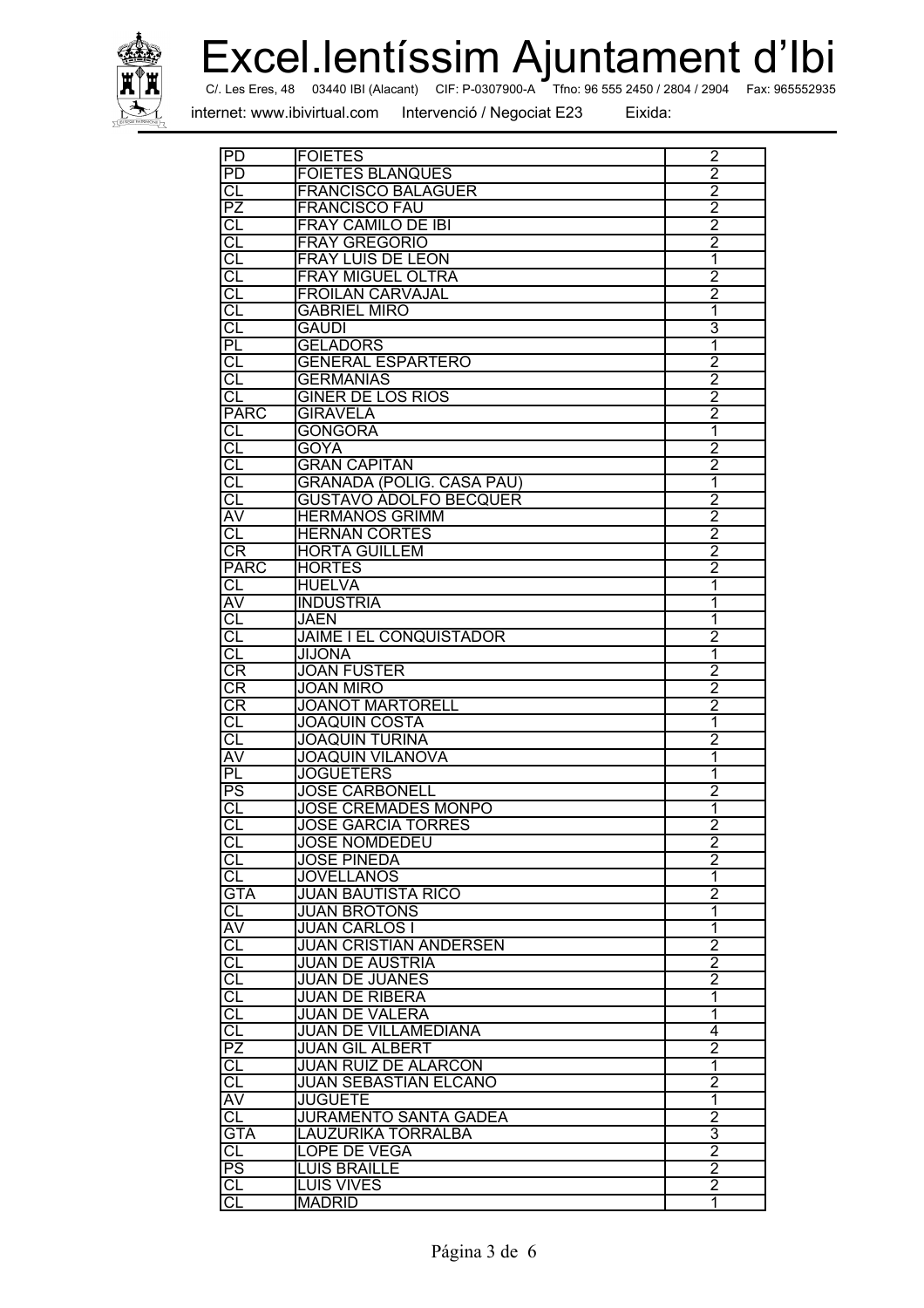

Excel.lentíssim Ajuntament d'Ibi

internet: www.ibivirtual.com

Intervenció / Negociat E23

| CL                       | <b>MAESTRO ALBENIZ</b>       | $\overline{2}$ |
|--------------------------|------------------------------|----------------|
| CL                       | <b>MAESTRO BARBIERI</b>      | $\overline{2}$ |
| <b>CL</b>                | <b>MAESTRO CHAPI</b>         | $\overline{2}$ |
| CL                       | <b>MAESTRO GRANADOS</b>      | $\overline{2}$ |
| CL                       | <b>MAESTRO GUERRERO</b>      | $\overline{2}$ |
| CL                       | <b>MAESTRO SERRANO</b>       | $\overline{2}$ |
| <b>GTA</b>               | <b>MAESTRO SERRANO</b>       | $\overline{2}$ |
| $\overline{\mathsf{PS}}$ | <b>MAESTRO VIUDES</b>        | $\overline{2}$ |
| <b>CL</b>                | <b>MAGALLANES</b>            | $\overline{2}$ |
| CR                       | <b>MAJOR</b>                 | 1              |
| CL                       | <b>MALAGA</b>                | 1              |
| СL                       | <b>MANUEL DE FALLA</b>       | 1              |
|                          |                              |                |
| Cl                       | <b>MANUEL PICO GISBERT</b>   | $\overline{2}$ |
| CL                       | <b>MANUEL SOLER</b>          | 1              |
| G                        | <b>MARIA MAGDALENA</b>       | 1              |
| <b>CL</b>                | <b>MARIANA DE PINEDA</b>     | $\overline{2}$ |
| CL                       | <b>MEDIA VUELTA</b>          | 2              |
| СL                       | <b>MEDICO ANTONIO ANGUIZ</b> | 1              |
| CL                       | <b>MENENDEZ PELAYO</b>       | 2              |
| S                        | <b>MIGUEL DE CERVANTES</b>   | 1              |
| СL                       | <b>MIGUEL DE UNAMUNO</b>     | $\overline{2}$ |
| ΙA                       | <b>MIGUEL HERNANDEZ</b>      | $\overline{2}$ |
| $\overline{\mathsf{PZ}}$ | <b>MIGUEL SERVET</b>         | $\overline{2}$ |
| <b>PZ</b>                | <b>MIRASOL</b>               | $\overline{2}$ |
| CL                       | <b>MORATIN</b>               | $\overline{2}$ |
| СL                       |                              | $\overline{2}$ |
|                          | <b>MORENO TORROBA</b>        |                |
| CR                       | <b>MOSSEN GUILLEM</b>        | 1              |
| PZ                       | <b>MSEYOP</b>                | 1              |
| $\overline{\text{PS}}$   | <b>MSEYOP</b>                | 1              |
| CL                       | <b>MURCIA</b>                | 1              |
| <b>CL</b>                | <b>MURILLO</b>               | 1              |
| PG                       | <b>NICOLAUETS</b>            | $\overline{2}$ |
| <b>PZ</b>                | NUESTRA SEÑORA DE LOURDES    | 1              |
| PZ                       | <b>NUEVA YORK</b>            | $\overline{2}$ |
| CL                       | <b>NUÑEZ DE BALBOA</b>       | $\overline{c}$ |
| СL                       | <b>ORTEGA Y GASSET</b>       | $\overline{2}$ |
| S                        | <b>OSCAR ESPLA</b>           | 1              |
| Cl                       | <b>PABLO NERUDA</b>          | $\overline{2}$ |
| CL                       | PABLO SOROZABAL              | 1              |
| CL                       | <b>PACA GUILLEM</b>          | $\overline{2}$ |
| <b>CL</b>                | <b>PADRE VICTORIA</b>        | 2              |
| <b>CR</b>                | <b>PALAFANGA</b>             | 1              |
|                          |                              |                |
| PL                       | PALLA                        | 1              |
| СL                       | PASCUAL PLA Y BELTRAN        | 1              |
| CR                       | <b>PAU CASALS</b>            | $\overline{2}$ |
| CL                       | <b>PAYA HERMANOS</b>         | $\overline{2}$ |
| $\overline{\mathsf{AV}}$ | <b>PAZ</b>                   | $\overline{1}$ |
| CL                       | PEDRO DE VALDIVIA            | 2              |
| CL                       | PEDRO MONTAGUR               | $\overline{2}$ |
| CL                       | <b>PICASSO</b>               | $\overline{1}$ |
| CR                       | <b>PILETA</b>                | $\overline{2}$ |
| <b>CR</b>                | <b>PINOSES</b>               | $\overline{2}$ |
| PD                       | <b>PINOSES</b>               | $\overline{2}$ |
| <b>CL</b>                | PINTOR EL GRECO              | $\overline{2}$ |
| CL                       | <b>PINTOR PINAZO</b>         | $\overline{2}$ |
| IJ                       | PINTOR RIBERA                | 1              |
|                          |                              |                |
| CL                       | <b>PINTOR SEGRELLES</b>      | $\overline{2}$ |
| CL                       | <b>PINTOR SOROLLA</b>        | $\overline{1}$ |
| <b>GTA</b>               | <b>PIO XI</b>                | $\overline{2}$ |
| $\overline{\text{CL}}$   | <b>PIZARRO</b>               | $\overline{2}$ |
| IPD                      | <b>PLANS</b>                 | $\overline{2}$ |
| <b>CR</b>                | PLAÇA DE BOUS                | $\overline{2}$ |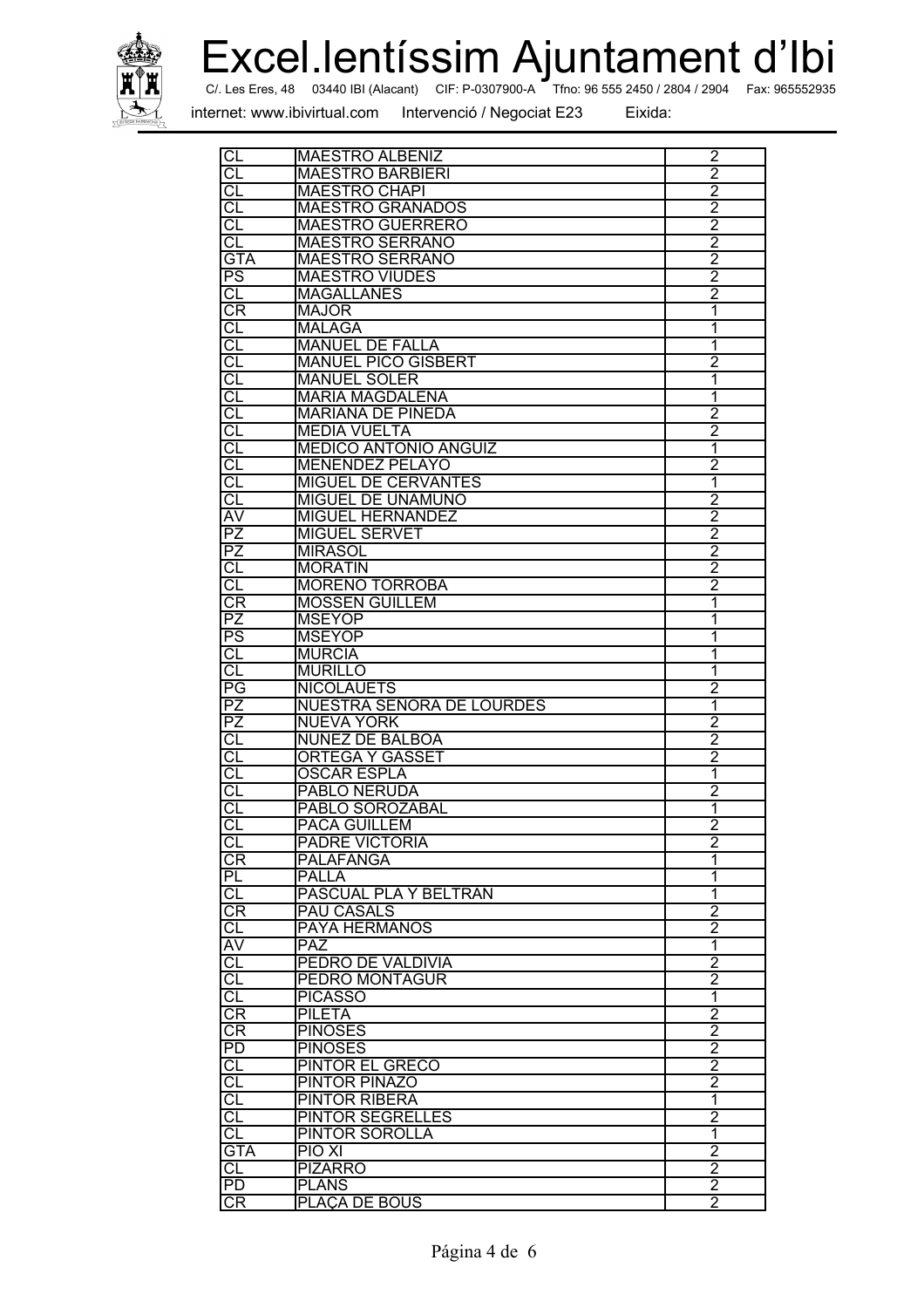

Excel.lentíssim Ajuntament d'Ibi Fax: 965552935

Tfno: 96 555 2450 / 2804 / 2904 C/. Les Eres, 48 03440 IBI (Alacant) CIF: P-0307900-A

internet: www.ibivirtual.com

Intervenció / Negociat E23

| CL                       | PONCE DE LEON               | 2              |
|--------------------------|-----------------------------|----------------|
| СR                       | POU DE NEU                  | $\overline{2}$ |
| <b>CL</b>                | <b>PRIMAVERA</b>            | $\overline{2}$ |
| <b>AV</b>                | <b>PROVINCIA</b>            | 1              |
| CL                       | QUEVEDO                     | $\overline{2}$ |
|                          |                             |                |
| PD                       | <b>RABOSES</b>              | $\overline{2}$ |
| СL                       | RAFAEL ALBERTI              | $\overline{2}$ |
| CL                       | RAFAEL DEL RIO              | $\overline{2}$ |
| СL                       | RAFAEL PASCUAL              | 1              |
| CL                       | <b>RAFAEL PAYA</b>          | $\overline{2}$ |
| <b>GTA</b>               | <b>RAFAEL PAYA</b>          | $\overline{3}$ |
| PD                       | <b>RAMBLES</b>              | $\overline{2}$ |
| IJ                       | <b>RAMON BERENGUER</b>      | 1              |
| CL                       | RAMON MENENDEZ PIDAL        | $\overline{2}$ |
|                          |                             |                |
| CL                       | <b>RAMON Y CAJAL</b>        | 1              |
| CR                       | <b>RAVALET</b>              | 1              |
| CR                       | <b>REBOT</b>                | 2              |
| <b>CL</b>                | <b>REYES CATOLICOS</b>      | 1              |
| PZ                       | <b>REYES MAGOS</b>          | 1              |
| <b>CL</b>                | <b>RIO</b>                  | 1              |
| <b>GTA</b>               | RIU                         | $\overline{4}$ |
| AV                       | <b>RIU DE LES CAIXES</b>    | $\overline{2}$ |
| CL                       | <b>ROSA</b>                 | $\overline{2}$ |
| CL                       | ROSALIA DE CASTRO           | $\overline{2}$ |
| CL                       | <b>SALAMANCA</b>            | 1              |
|                          |                             |                |
| IJ                       | <b>SALVADOR</b>             | 1              |
| CL                       | <b>SALVADOR DALI</b>        | 1              |
| CL                       | <b>SAMANIEGO</b>            | 2              |
| CL                       | <b>SAN ANTONIO</b>          | 4              |
| CL                       | <b>SAN FRANCISCO</b>        | 4              |
| CL                       | <b>SAN ISIDRO LABRADOR</b>  | $\overline{2}$ |
| CL                       | <b>SAN JAIME</b>            | 2              |
| CL                       | <b>SAN JOSE</b>             | 1              |
| CL                       | <b>SAN JUAN</b>             | $\overline{4}$ |
| CL                       | <b>SAN JUAN BOSCO</b>       | $\overline{2}$ |
| CL                       | <b>SAN PASCUAL</b>          | 1              |
| CL                       | <b>SAN ROQUE</b>            | 1              |
|                          |                             |                |
| PZ                       | <b>SAN VICENTE</b>          | 1              |
| СL                       | <b>SAN VICENTE</b>          | 1              |
| PZ                       | <b>SANCHIS BANUS</b>        | $\overline{1}$ |
| <b>CR</b>                | SANDINGA                    | 2              |
| CL                       | <b>SANTA ANA</b>            | 1              |
| CL                       | <b>SANTA ELENA</b>          | 1              |
| <b>PQUE</b>              | <b>SANTA LUCIA</b>          | 4              |
| IJ                       | <b>SANTA LUCIA</b>          | 3              |
|                          | <b>SANTA RITA</b>           | 1              |
| $rac{CL}{CL}$            | <b>SANTA TERESA</b>         | 3              |
| $\overline{\mathsf{PD}}$ | <b>SANTAMARIA</b>           | $\overline{2}$ |
|                          |                             |                |
| CL                       | <b>SANTIAGO RICO MOLINA</b> | 3              |
| q                        | <b>SANTO DOMINGO SAVIO</b>  | 1              |
| PS<br>CL                 | <b>SANTO TOMAS</b>          | $\overline{3}$ |
|                          | <b>SANTO TOMAS</b>          | 3              |
| PL                       | <b>SARGA</b>                | $\overline{2}$ |
| <b>PD</b>                | <b>SARGARETS</b>            | $\overline{2}$ |
| $\overline{\text{CL}}$   | <b>SATURNINO CALLEJA</b>    | $\overline{c}$ |
| PD                       | <b>SERAFINES</b>            | 2              |
| CL                       | <b>SEVILLA</b>              | 1              |
| PL                       | <b>SIMARRO</b>              | 1              |
| CR                       | <b>SONET</b>                | 2              |
|                          |                             | $\overline{2}$ |
| F                        | <b>SUBIDA DEPOSITO</b>      |                |
| CL                       | <b>SUBIDA SAN ANTONIO</b>   | 4              |
| $\overline{c}$           | <b>SUBIDA SAN JUAN</b>      | 4              |